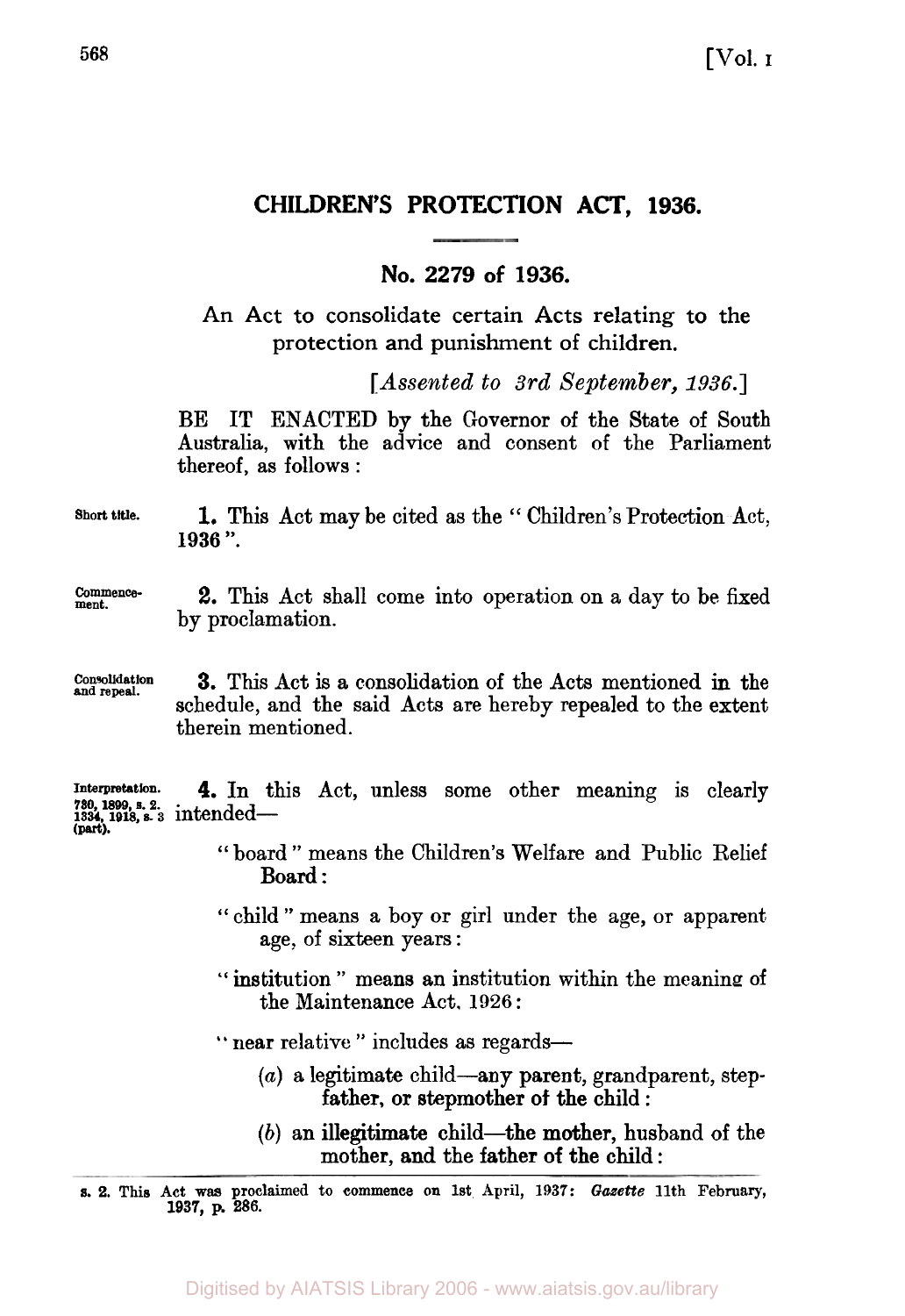" obscene publication " includes-

- *(a)* any book, pamphlet, magazine, newspaper, **or**  document devoted to the publication, or composed to any considerable extent of or giving special prominence *to* criminal news, police reports, or accounts, stories, or pictures of lust **or** crime :
- *(b)* any drawing, picture, or written or printed matter of an indecent, obscene, **or** immoral nature :
- " parent " of a child means the person who has the actual custody of the child, whether as father, mother, guardian, **or** otherwise howsoever, or with whom the child resides :
- " promoter " of a public entertainment includes the person, company **or** association having the superintendence or management **of** the entertainment, **and**  also includes the agent, trustee, manager or committee of any such person, company, or association respectively, and also includes any person responsible for the management **of** the entertainment :
- " public entertainment '' means entertainment (including, though without limiting the meaning **of** that term, concert, recital, lecture, entertainment **of** the stage, cinematograph or other public show, dancing, **or**  other amusement) which is open to the public, whether admission thereto is **or** is not procured by payment of money **or** on any other condition :
- *"* public place " includes every place **used** by the public, or to which the public resort, **or** have free access, or are admitted on the payment **of** money.

#### *Protection of Children.*

5. Any near relative, guardian, or other person having the Penatty for  $\frac{1}{\text{neglect or ill}}$ . care, custody, control, or charge of a child, who, without treatment of child child. lawful excuse- **730, 1899, s. 4**

- 
- *(a)* neglects to provide all such food, clothing, and lodging **for** the child as to the court seems reasonably sufficient :
- (b) **ill-treats**, neglects, abandons, or exposes the child,  $G_{\text{eq}}^{\text{f. U.E. 23}}$ or causes the child to be ill-treated, neglected, <sup>a. 1.</sup> abandoned, or exposed, in a manner which the court deems likely to subject the child to unnecessary risk, danger, injury, or suffering,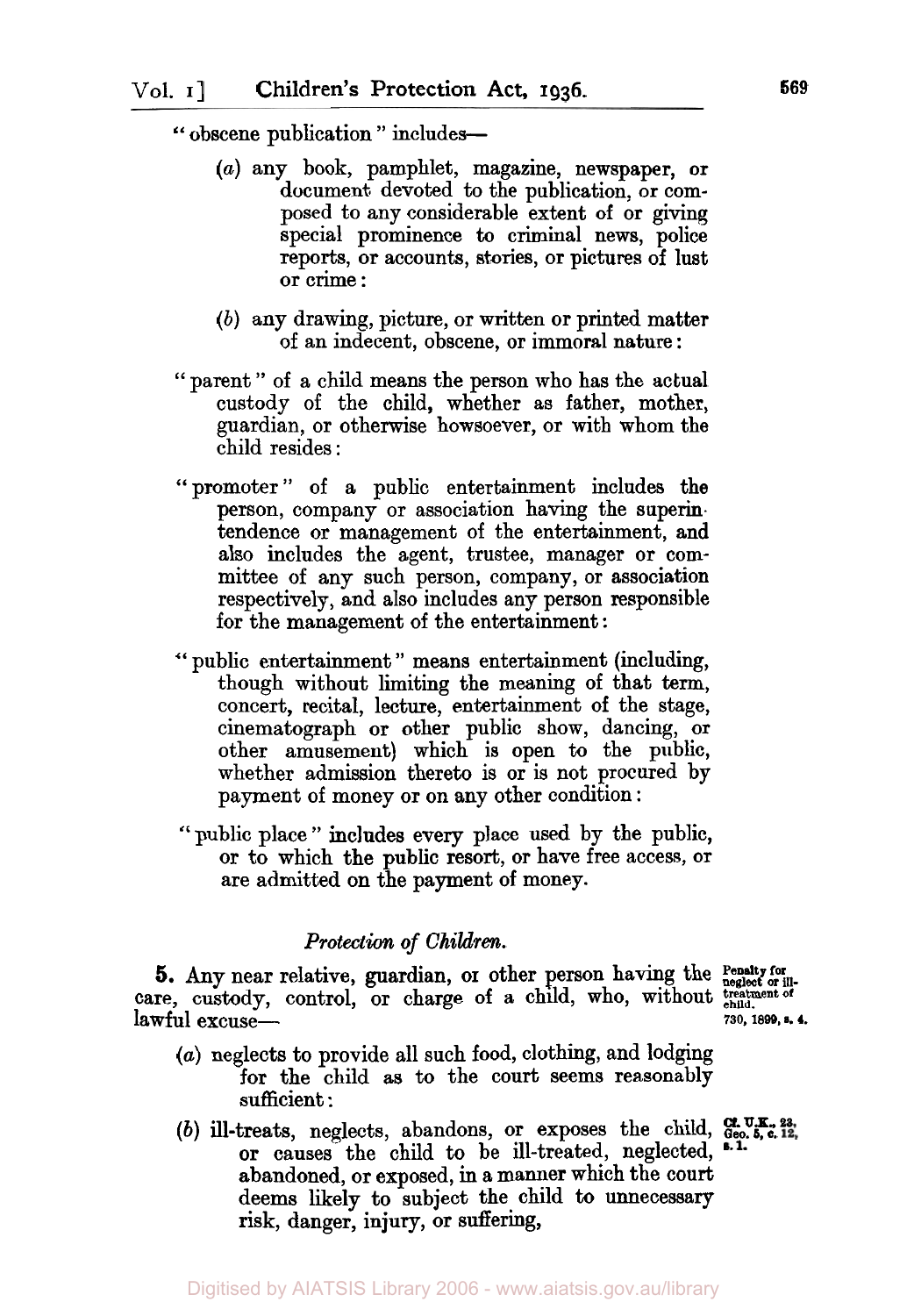shall be guilty **of** an offence against this Act and liable to imprisonment for any period not exceeding one year, and to a fine not exceeding one hundred pounds.

**Power to issue removal of warrant for**  used. *730.* **1899** *s. 5.*  **child being ill-**

**6. If** it appears to a special magistrate, from evidence upon oath, that there is reasonable cause for suspecting that a child **is** being ill-treated, neglected, abandoned, or exposed in a manner likely to subject the child to unnecessary risk, danger, injury, or suffering, the special magistrate may issue a warrant authorising a police constable or an officer of the board, to be therein named, to search for and remove the child to an institution, to be there detained until he can be brought before the court.

**buildings and** 

**7.** Any person authorised by warrant under section 6 to replaces in search move any child with or without search, may enter, and if need **730, 1899, 6.** be by force, any house, building, or other place specified **in** the warrant, or wherein or whereon the child may be or may reasonably be supposed to be, and search for and remove the child therefrom.

> institution to which a child shall be taken for detention pursuant to this Act shall receive and detain the child

**Power to admit 8.** The superintendent, matron, or person in charge **of** any **730, 1899, s. 7.** 

accordingly.

**Begging, etc., during proand 13.** 

**9.** Any child, being under the age of thirteen years, **who** is in a public place, other than the child's home, at any time during the prohibited hours, in the act or for the purpose of selling any article or thing, or begging or receiving alms, shall be guilty of an offence against this Act and liable to a penalty not exceeding five pounds.

**hours. Prohibited 10.** For the purposes of section **9** the prohibited hours shall **730,1899, s. 9.** be from eight o'clock in the evening till five o'clock **of** the following morning, at any time between the thirty-first day of March and the first day of October, and during any other period of the year, from nine o'clock in the evening to five o'clock **of** the following morning.

**placing immoral documents before children. 730. 1899, s. 10.** 

**Penalty for 11.** Any person who-

- *(a)* sells, lends, or gives, or offers to sell, lend, or give to any child; or
- *(b)* in any manner employs or hires any child to exhibit, sell, give away, or in any manner distribute ;
- *(c)* having the custody or control **of** any child, permits him or her to exhibit, sell, **give** away, or in any manner distribute,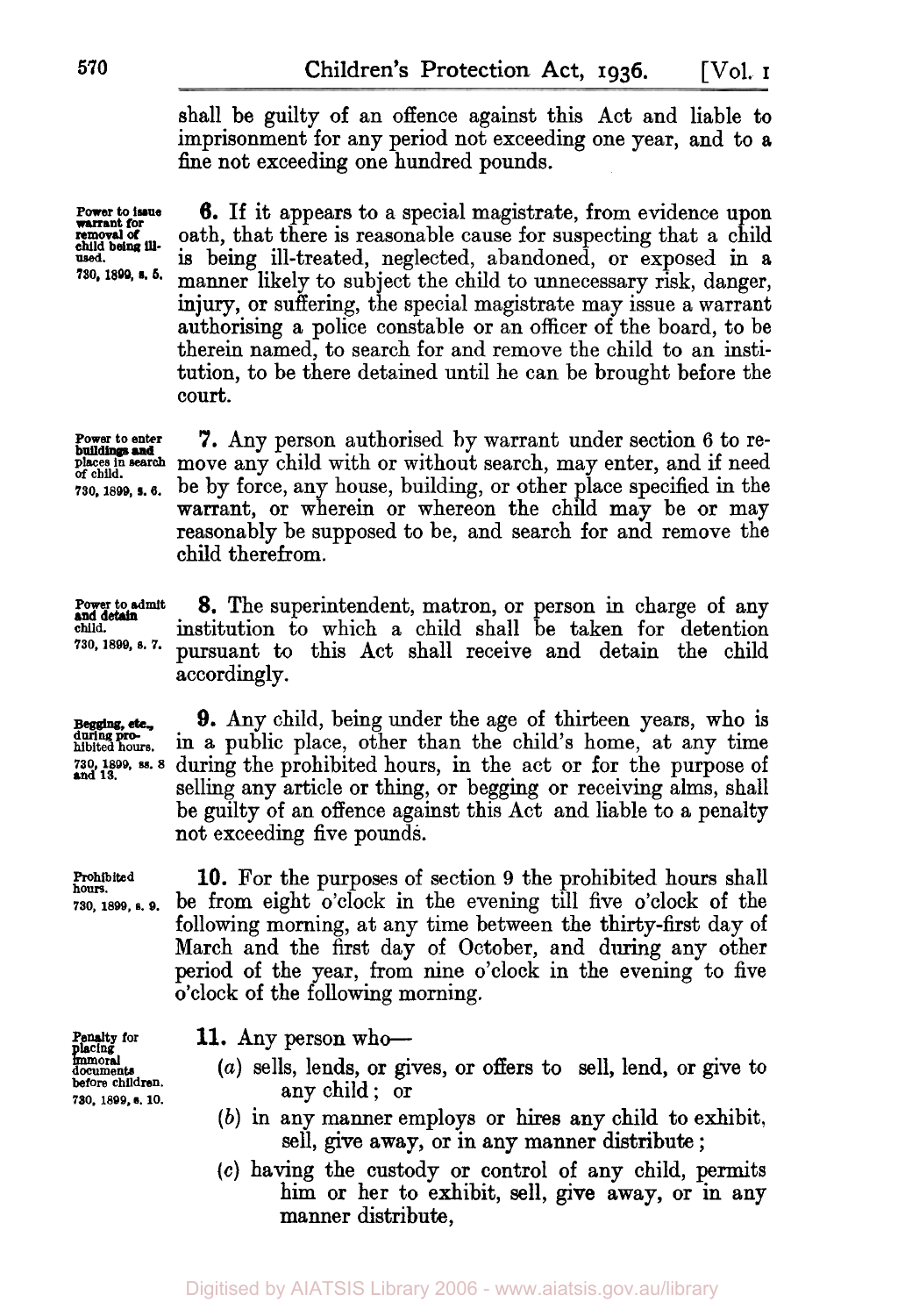an obscene publication, shall be guilty of an offence against this Act and liable to imprisonment for any **period** not exceeding *six* months, and to a fine not exceeding fifty pounds.

## any public entertainment. **1334**, 1918, a. 3. **12. (1)** No child under the age of six years shall take part in any public entertainment or be employed in connection with *in public entertainment.*

**(2)** If any breach of subsection **(1)** occurs the promoter of *Geo. 5, c. 12, s. 22*  the public entertainment in connection with which the breach takes place, and also the parent of the child concerned in the breach shall be guilty of an offence against this Act and liable to a penalty not exceeding ten pounds for a first offence and not exceeding twenty pounds for any subsequent offence.

**(3)** This section shall not apply to any child taking part in, or employed in connection with any public entertainment in aid of any charitable, religious, educational, or patriotic object, if the services of the child are entirely gratuitous.

13. Any person who employs or engages any child under **Penalty for** the age of thirteen years in any circus, or acrobatic entertainment, or exhibition by which his or her life, health, or safety **of age in circus**  is likely to be lost, prejudiced, or endangered, shall be guilty **196.**  exceeding twenty pounds, or to imprisonment for any period <sup>8.23.</sup> not exceeding *six* months. **Cf. U.K., 23, of** an offence against this Act and liable *to* a penalty not *Geo. 5,* **c.** *12,* 

**14.** Any person who sells, lends, or gives, or offers to sell, *Persons supplying*  age of sixteen years any tobacco, cigar, or cigarette, shall be  $875,1904, 5.23$ guilty of an offence against this Act and liable to **a** penalty *Geo. s. 7. 5,* **c. 12,**  not exceeding five pounds. lend, or give, to any child actually or apparently under the tobacco.  $\alpha$ .

#### *Punishment in certain cases.*

**15.** (1) If any male person under the age of sixteen years **Power to order** whipping in  $\frac{1}{2}$ commits any of the offences following, that is to say-

- *(U)* if he is, in any road, street, thoroughfare, **or** public place, guilty **of** riotous or indecent conduct **or**  behaviour, or of using indecent or obscene language, or of assaulting any woman, or female child :
- *(b)* if he exposes his person in any street, road, thoroughfare, or public place, or within view thereof:
- **(C)** if, **in** any street, road, thoroughfare, or public place, he sings any obscene song, or ballad, or place, write, or draws **any** indecent or obscene word, or figure, **or** representation :

**1780, 1928, s.** 

**Power to order** 

**35, 1872. M. 1 and 6.** 

**Children under six taking part (part).**<br>*Cf.* **U.K., 23, Geo. 5, c. 12, 8. 22.**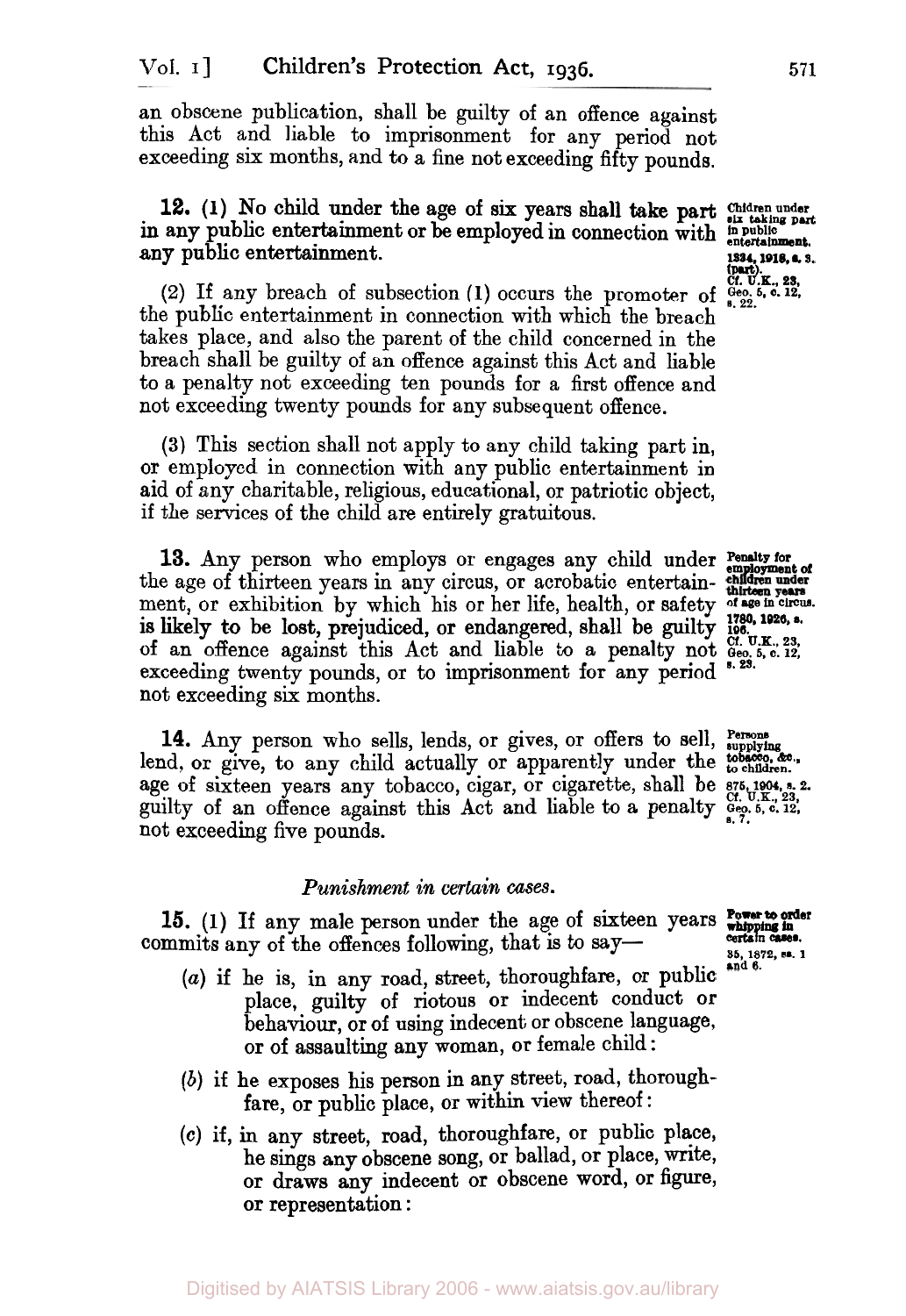- *(d)* if, in any street, road, thoroughfare, or public place, he wilfully throws, scatters, or places any deleterious drug **or** substance at, over, or upon any person, to the damage or danger of any person :
- **(e)** if he is convicted as **a** rogue and vagabond :
- (f) if he wantonly throws or discharges any stone or missile to the damage or danger of any person, after **a** previous conviction for **a** similar offence :
- *(g)* if he is guilty of placing any obstruction on railways, or of larceny from the person with violence, when the property stolen is **of** the value of five pounds or less,

the court lawfully having power to decide **or** adjudicate upon the charge against the offender may sentence him to be once **or** twice privately whipped, either in substitution for, or in addition to, any sentence with which by law the offender **may**  be punished.

**(2)** In this section " public place " includes any public place **or** place of public resort within the meaning of the Police Act, **1936.** 

**16. (1)** Whenever any person is charged before any court with committing any of the offences mentioned in section **15,**  and hereby made punishable, the onus of proving that the age of the person so charged exceeds sixteen years, shall in all cases lie on the person so charged.

(2) Unless the person so charged adduces such proof to the satisfaction of the court, he shall then, if found guilty of the offence wherewith he is charged, be liable to all the penalties and punishments by section **15** provided.

**Power to order imprisonment**  *to* **give time for whipping to be administered. 35, 1872, s. 4.** 

**17.** In case any person is charged with, and found guilty of, any of the offences mentioned in section **16,** and the Act under which the person has been charged provides only for the payment of **a** pecuniary penalty, and does not authorise the imprisonment of the offender, or authorises his imprisonment for **a** less period than fourteen days, the court before whom the person is charged and found guilty may order the person so found guilty to be imprisoned for any period not exceeding fourteen days for the purpose **of** enabling the sentence of whipping, by this Act authorised to be inflicted, to be carried out, anything in the Act under which such offence is charged to the contrary notwithstanding.

**Mode of whipping. 56, 1872, e. 4.** 

**18. (1)** The number of strokes at each such whipping shall not exceed twenty-five, and the instrument used shall be as nearly as may be similar to the birch **rod** used in England.

**Onus probandi to be on defendant.**  *35, 1872, s. 2.* **Cf. U.K.,** *23,*  **Geo.** *5,* **c. 12, s. 99.**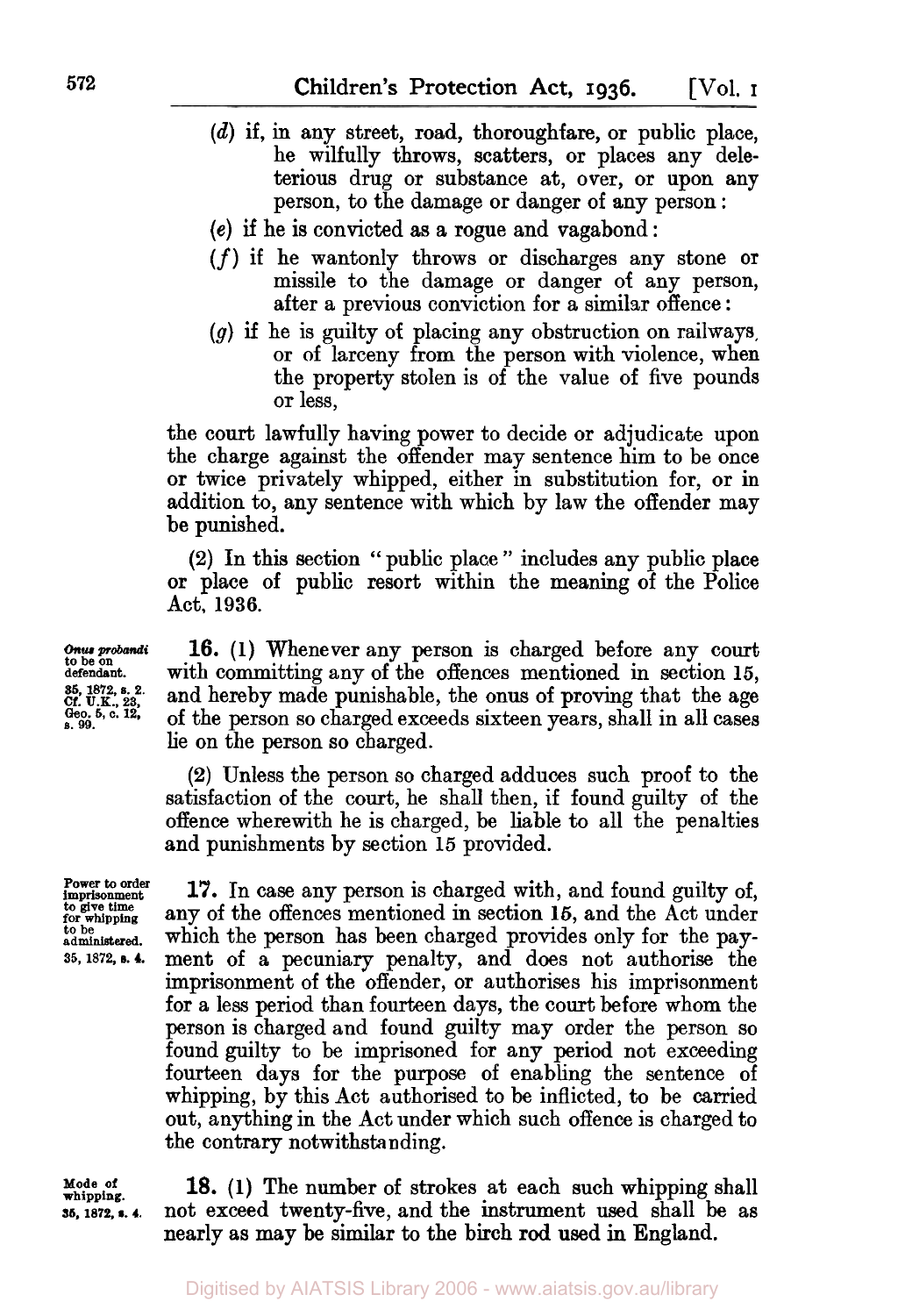**(2)** The punishment shall be inflicted in the **presence of** a justice or an inspector of police.

**(3)** The court, in its sentence, shall specify the **number of**  strokes to be inflicted.

#### *Miscellaneous Provisions.*

**19.** If in any proceeding under this Act or whenever the age of **Presumption** of any child is in question the court or jury, on their own view 730 1899, s. 11. and judgment, shall be satisfied that a child is under a certain  $G_{\text{eq}}^{(1)}$ ,  $U_{\text{R}}^{(2)}$ ,  $V_{\text{eq}}^{(2)}$ age, the child shall be deemed to be under that age, unless the contrary be proved.

warrant under section **6** to name the child, if the special **730, 1899, s. 13.**  magistrate considers the case one of extreme urgency, and that the name cannot readily be ascertained. **Procedure in 20.** It shall not be necessary in any oath, complaint, or **urgent** cases.

21. All proceedings under or for offences against this Act summary shall be disposed of summarily.

ACTS CONSOLIDATED AND REPEALED.

|  | <b>CIRCUIT COURTS</b> |
|--|-----------------------|
|  | see Supreme Court.    |

Digitised by AIATSIS Library 2006 - www.aiatsis.gov.au/library

| Number and Year of Act.   | Title or Short Title.                                             | Extent of Repeal.                |
|---------------------------|-------------------------------------------------------------------|----------------------------------|
| No. 35 of $1872$          | An Act for the more effectual Punish-                             | The whole                        |
| No. 730 of 1899 $\ldots$  | ment of Juvenile Offenders<br>The Children's Protection Act, 1899 | The whole, except<br>section 12  |
| No. 875 of $1904$         | The Children's Protection Amend-<br>ment Act, 1904                | The whole                        |
| No. 1334 of 1918 $\ldots$ | Children's Protection Act Amend-                                  | The whole                        |
| No. 1780 of 1926 $\ldots$ | ment Act. 1918<br>Maintenance Act, 1926                           | Subsection (2) of<br>section 196 |

*730, 1899, s. 14.*